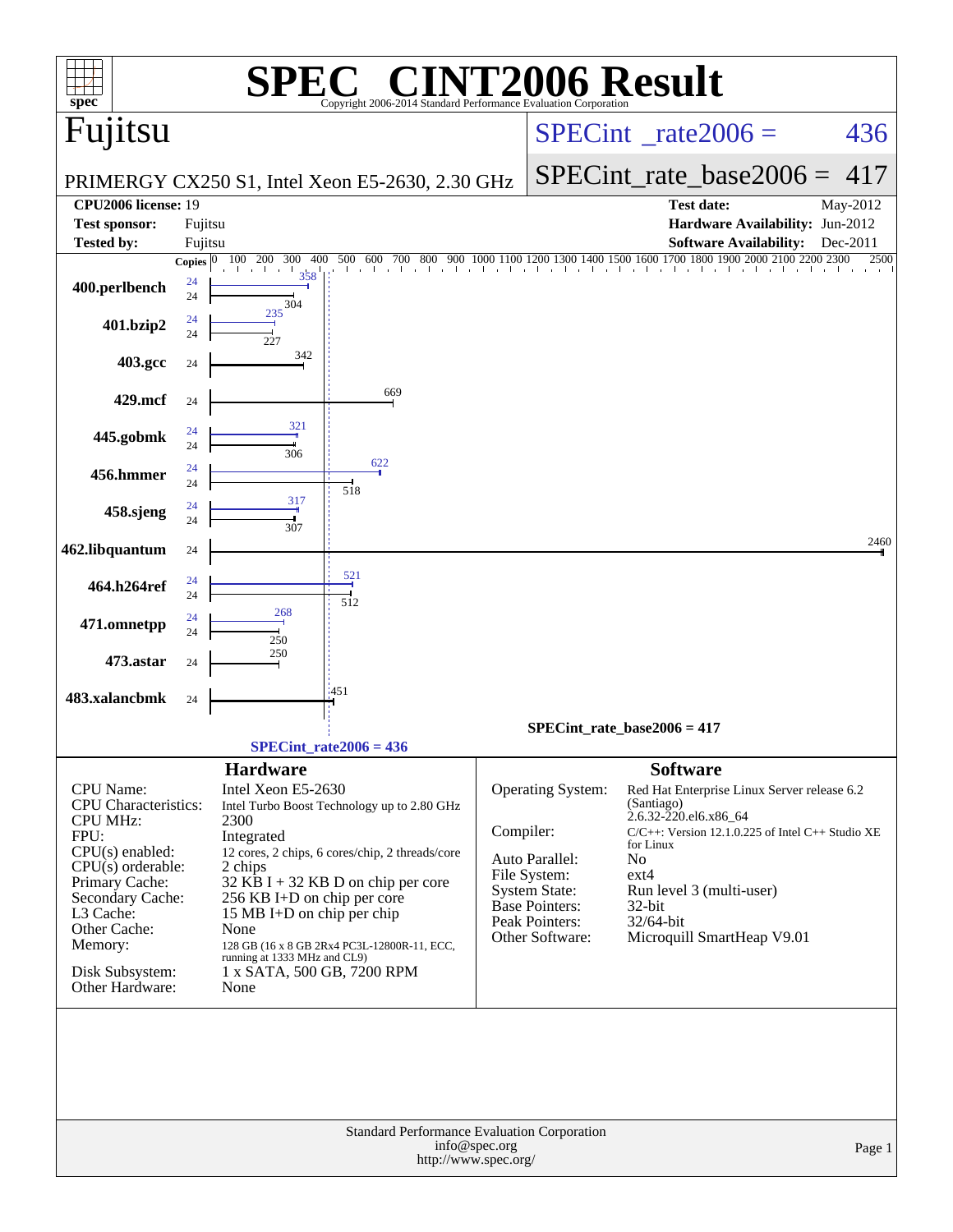

# **[SPEC CINT2006 Result](http://www.spec.org/auto/cpu2006/Docs/result-fields.html#SPECCINT2006Result)**

## Fujitsu

### SPECint rate $2006 = 436$

PRIMERGY CX250 S1, Intel Xeon E5-2630, 2.30 GHz

[SPECint\\_rate\\_base2006 =](http://www.spec.org/auto/cpu2006/Docs/result-fields.html#SPECintratebase2006) 417 **[CPU2006 license:](http://www.spec.org/auto/cpu2006/Docs/result-fields.html#CPU2006license)** 19 **[Test date:](http://www.spec.org/auto/cpu2006/Docs/result-fields.html#Testdate)** May-2012

**[Test sponsor:](http://www.spec.org/auto/cpu2006/Docs/result-fields.html#Testsponsor)** Fujitsu **[Hardware Availability:](http://www.spec.org/auto/cpu2006/Docs/result-fields.html#HardwareAvailability)** Jun-2012 **[Tested by:](http://www.spec.org/auto/cpu2006/Docs/result-fields.html#Testedby)** Fujitsu **[Software Availability:](http://www.spec.org/auto/cpu2006/Docs/result-fields.html#SoftwareAvailability)** Dec-2011

#### **[Results Table](http://www.spec.org/auto/cpu2006/Docs/result-fields.html#ResultsTable)**

|                                                                                                          | <b>Base</b>   |                |            |                |            |                |            | <b>Peak</b>   |                |              |                |              |                |              |
|----------------------------------------------------------------------------------------------------------|---------------|----------------|------------|----------------|------------|----------------|------------|---------------|----------------|--------------|----------------|--------------|----------------|--------------|
| <b>Benchmark</b>                                                                                         | <b>Copies</b> | <b>Seconds</b> | Ratio      | <b>Seconds</b> | Ratio      | <b>Seconds</b> | Ratio      | <b>Copies</b> | <b>Seconds</b> | <b>Ratio</b> | <b>Seconds</b> | <b>Ratio</b> | <b>Seconds</b> | <b>Ratio</b> |
| 400.perlbench                                                                                            | 24            | 770            | 304        | 770            | 304        | 772            | 304        | 24            | 652            | 360          | 656            | 357          | 655            | 358          |
| 401.bzip2                                                                                                | 24            | 1020           | 227        | 1017           | 228        | 1019           | 227        | 24            | 987            | 235          | 986            | 235          | 983            | 236          |
| $403.\mathrm{gcc}$                                                                                       | 24            | 565            | 342        | 564            | 342        | 566            | 342        | 24            | 565            | 342          | 564            | 342          | 566            | 342          |
| $429$ .mcf                                                                                               | 24            | 328            | 668        | 327            | 669        | 327            | 669        | 24            | 328            | 668          | 327            | 669          | 327            | 669          |
| $445$ .gobmk                                                                                             | 24            | 811            | 310        | 824            | 306        | 823            | <b>306</b> | 24            | 784            | 321          | 783            | 321          | 803            | 313          |
| 456.hmmer                                                                                                | 24            | 432            | 518        | 430            | <b>520</b> | 432            | 518        | 24            | <b>360</b>     | 622          | 362            | 619          | 360            | 623          |
| $458$ .sjeng                                                                                             | 24            | 953            | 305        | 947            | 307        | 936            | 310        | 24            | 915            | 317          | 899            | 323          | 918            | 316          |
| 462.libquantum                                                                                           | 24            | 203            | 2460       | 202            | 2460       | 202            | 2460l      | 24            | 203            | 2460         | 202            | 2460         | 202            | 2460         |
| 464.h264ref                                                                                              | 24            | 1031           | 515        | 1038           | 512        | 1037           | 512        | 24            | 1020           | 521          | 1020           | 521          | 1023           | 519          |
| 471.omnetpp                                                                                              | 24            | 599            | <b>250</b> | 599            | 250        | 600            | <b>250</b> | 24            | 560            | 268          | 560            | 268          | 561            | 267          |
| $473$ . astar                                                                                            | 24            | 673            | 250        | 673            | <b>250</b> | 675            | <b>250</b> | 24            | 673            | 250          | 673            | 250          | 675            | 250          |
| 483.xalancbmk                                                                                            | 24            | 367            | 451        | 367            | 451        | 367            | 451        | 24            | 367            | 451          | 367            | 451          | 367            | <b>451</b>   |
| Results appear in the order in which they were run. Bold underlined text indicates a median measurement. |               |                |            |                |            |                |            |               |                |              |                |              |                |              |

#### **[Submit Notes](http://www.spec.org/auto/cpu2006/Docs/result-fields.html#SubmitNotes)**

 The numactl mechanism was used to bind copies to processors. The config file option 'submit' was used to generate numactl commands to bind each copy to a specific processor. For details, please see the config file.

#### **[Operating System Notes](http://www.spec.org/auto/cpu2006/Docs/result-fields.html#OperatingSystemNotes)**

 Stack size set to unlimited using "ulimit -s unlimited" Transparent Huge Pages enabled with: echo always > /sys/kernel/mm/redhat\_transparent\_hugepage/enabled runspec command invoked through numactl i.e.: numactl --interleave=all runspec <etc>

#### **[General Notes](http://www.spec.org/auto/cpu2006/Docs/result-fields.html#GeneralNotes)**

Environment variables set by runspec before the start of the run: LD\_LIBRARY\_PATH = "/SPECcpu2006/libs/32:/SPECcpu2006/libs/64"

 Binaries compiled on a system with 1x Core i7-860 CPU + 8GB memory using RHEL5.5 This result was measured on the PRIMERGY CX250 S1. The PRIMERGY CX250 S1 and the PRIMERGY CX270 S1 are electronically equivalent. For information about Fujitsu please visit: <http://www.fujitsu.com>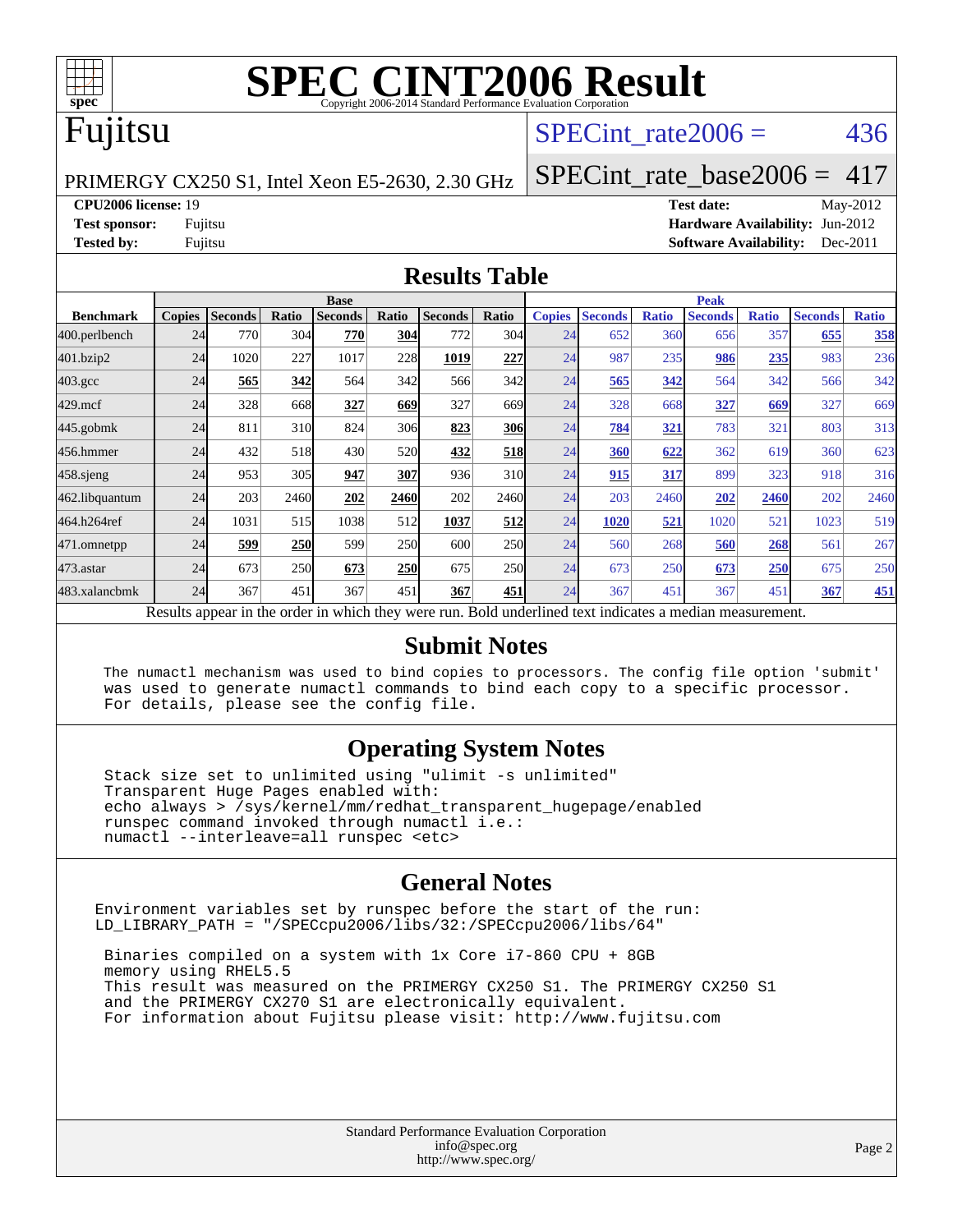

# **[SPEC CINT2006 Result](http://www.spec.org/auto/cpu2006/Docs/result-fields.html#SPECCINT2006Result)**

# Fujitsu

SPECint rate $2006 = 436$ 

PRIMERGY CX250 S1, Intel Xeon E5-2630, 2.30 GHz

#### **[CPU2006 license:](http://www.spec.org/auto/cpu2006/Docs/result-fields.html#CPU2006license)** 19 **[Test date:](http://www.spec.org/auto/cpu2006/Docs/result-fields.html#Testdate)** May-2012

[SPECint\\_rate\\_base2006 =](http://www.spec.org/auto/cpu2006/Docs/result-fields.html#SPECintratebase2006)  $417$ 

**[Test sponsor:](http://www.spec.org/auto/cpu2006/Docs/result-fields.html#Testsponsor)** Fujitsu **[Hardware Availability:](http://www.spec.org/auto/cpu2006/Docs/result-fields.html#HardwareAvailability)** Jun-2012 **[Tested by:](http://www.spec.org/auto/cpu2006/Docs/result-fields.html#Testedby)** Fujitsu **Fugital Example 2011 [Software Availability:](http://www.spec.org/auto/cpu2006/Docs/result-fields.html#SoftwareAvailability)** Dec-2011

## **[Base Compiler Invocation](http://www.spec.org/auto/cpu2006/Docs/result-fields.html#BaseCompilerInvocation)**

[C benchmarks](http://www.spec.org/auto/cpu2006/Docs/result-fields.html#Cbenchmarks):  $\text{icc}$   $-\text{m32}$ 

[C++ benchmarks:](http://www.spec.org/auto/cpu2006/Docs/result-fields.html#CXXbenchmarks) [icpc -m32](http://www.spec.org/cpu2006/results/res2012q3/cpu2006-20120605-22813.flags.html#user_CXXbase_intel_icpc_4e5a5ef1a53fd332b3c49e69c3330699)

### **[Base Portability Flags](http://www.spec.org/auto/cpu2006/Docs/result-fields.html#BasePortabilityFlags)**

 400.perlbench: [-DSPEC\\_CPU\\_LINUX\\_IA32](http://www.spec.org/cpu2006/results/res2012q3/cpu2006-20120605-22813.flags.html#b400.perlbench_baseCPORTABILITY_DSPEC_CPU_LINUX_IA32) 462.libquantum: [-DSPEC\\_CPU\\_LINUX](http://www.spec.org/cpu2006/results/res2012q3/cpu2006-20120605-22813.flags.html#b462.libquantum_baseCPORTABILITY_DSPEC_CPU_LINUX) 483.xalancbmk: [-DSPEC\\_CPU\\_LINUX](http://www.spec.org/cpu2006/results/res2012q3/cpu2006-20120605-22813.flags.html#b483.xalancbmk_baseCXXPORTABILITY_DSPEC_CPU_LINUX)

## **[Base Optimization Flags](http://www.spec.org/auto/cpu2006/Docs/result-fields.html#BaseOptimizationFlags)**

[C benchmarks](http://www.spec.org/auto/cpu2006/Docs/result-fields.html#Cbenchmarks):

[-xSSE4.2](http://www.spec.org/cpu2006/results/res2012q3/cpu2006-20120605-22813.flags.html#user_CCbase_f-xSSE42_f91528193cf0b216347adb8b939d4107) [-ipo](http://www.spec.org/cpu2006/results/res2012q3/cpu2006-20120605-22813.flags.html#user_CCbase_f-ipo) [-O3](http://www.spec.org/cpu2006/results/res2012q3/cpu2006-20120605-22813.flags.html#user_CCbase_f-O3) [-no-prec-div](http://www.spec.org/cpu2006/results/res2012q3/cpu2006-20120605-22813.flags.html#user_CCbase_f-no-prec-div) [-opt-prefetch](http://www.spec.org/cpu2006/results/res2012q3/cpu2006-20120605-22813.flags.html#user_CCbase_f-opt-prefetch) [-opt-mem-layout-trans=3](http://www.spec.org/cpu2006/results/res2012q3/cpu2006-20120605-22813.flags.html#user_CCbase_f-opt-mem-layout-trans_a7b82ad4bd7abf52556d4961a2ae94d5)

[C++ benchmarks:](http://www.spec.org/auto/cpu2006/Docs/result-fields.html#CXXbenchmarks)

[-xSSE4.2](http://www.spec.org/cpu2006/results/res2012q3/cpu2006-20120605-22813.flags.html#user_CXXbase_f-xSSE42_f91528193cf0b216347adb8b939d4107) [-ipo](http://www.spec.org/cpu2006/results/res2012q3/cpu2006-20120605-22813.flags.html#user_CXXbase_f-ipo) [-O3](http://www.spec.org/cpu2006/results/res2012q3/cpu2006-20120605-22813.flags.html#user_CXXbase_f-O3) [-no-prec-div](http://www.spec.org/cpu2006/results/res2012q3/cpu2006-20120605-22813.flags.html#user_CXXbase_f-no-prec-div) [-opt-prefetch](http://www.spec.org/cpu2006/results/res2012q3/cpu2006-20120605-22813.flags.html#user_CXXbase_f-opt-prefetch) [-opt-mem-layout-trans=3](http://www.spec.org/cpu2006/results/res2012q3/cpu2006-20120605-22813.flags.html#user_CXXbase_f-opt-mem-layout-trans_a7b82ad4bd7abf52556d4961a2ae94d5) [-Wl,-z,muldefs](http://www.spec.org/cpu2006/results/res2012q3/cpu2006-20120605-22813.flags.html#user_CXXbase_link_force_multiple1_74079c344b956b9658436fd1b6dd3a8a) [-L/smartheap -lsmartheap](http://www.spec.org/cpu2006/results/res2012q3/cpu2006-20120605-22813.flags.html#user_CXXbase_SmartHeap_7c9e394a5779e1a7fec7c221e123830c)

#### **[Base Other Flags](http://www.spec.org/auto/cpu2006/Docs/result-fields.html#BaseOtherFlags)**

[C benchmarks](http://www.spec.org/auto/cpu2006/Docs/result-fields.html#Cbenchmarks):

403.gcc: [-Dalloca=\\_alloca](http://www.spec.org/cpu2006/results/res2012q3/cpu2006-20120605-22813.flags.html#b403.gcc_baseEXTRA_CFLAGS_Dalloca_be3056838c12de2578596ca5467af7f3)

## **[Peak Compiler Invocation](http://www.spec.org/auto/cpu2006/Docs/result-fields.html#PeakCompilerInvocation)**

[C benchmarks \(except as noted below\)](http://www.spec.org/auto/cpu2006/Docs/result-fields.html#Cbenchmarksexceptasnotedbelow): [icc -m32](http://www.spec.org/cpu2006/results/res2012q3/cpu2006-20120605-22813.flags.html#user_CCpeak_intel_icc_5ff4a39e364c98233615fdd38438c6f2) 400.perlbench: [icc -m64](http://www.spec.org/cpu2006/results/res2012q3/cpu2006-20120605-22813.flags.html#user_peakCCLD400_perlbench_intel_icc_64bit_bda6cc9af1fdbb0edc3795bac97ada53) 401.bzip2: [icc -m64](http://www.spec.org/cpu2006/results/res2012q3/cpu2006-20120605-22813.flags.html#user_peakCCLD401_bzip2_intel_icc_64bit_bda6cc9af1fdbb0edc3795bac97ada53)

456.hmmer: [icc -m64](http://www.spec.org/cpu2006/results/res2012q3/cpu2006-20120605-22813.flags.html#user_peakCCLD456_hmmer_intel_icc_64bit_bda6cc9af1fdbb0edc3795bac97ada53)

458.sjeng: [icc -m64](http://www.spec.org/cpu2006/results/res2012q3/cpu2006-20120605-22813.flags.html#user_peakCCLD458_sjeng_intel_icc_64bit_bda6cc9af1fdbb0edc3795bac97ada53)

```
C++ benchmarks: 
icpc -m32
```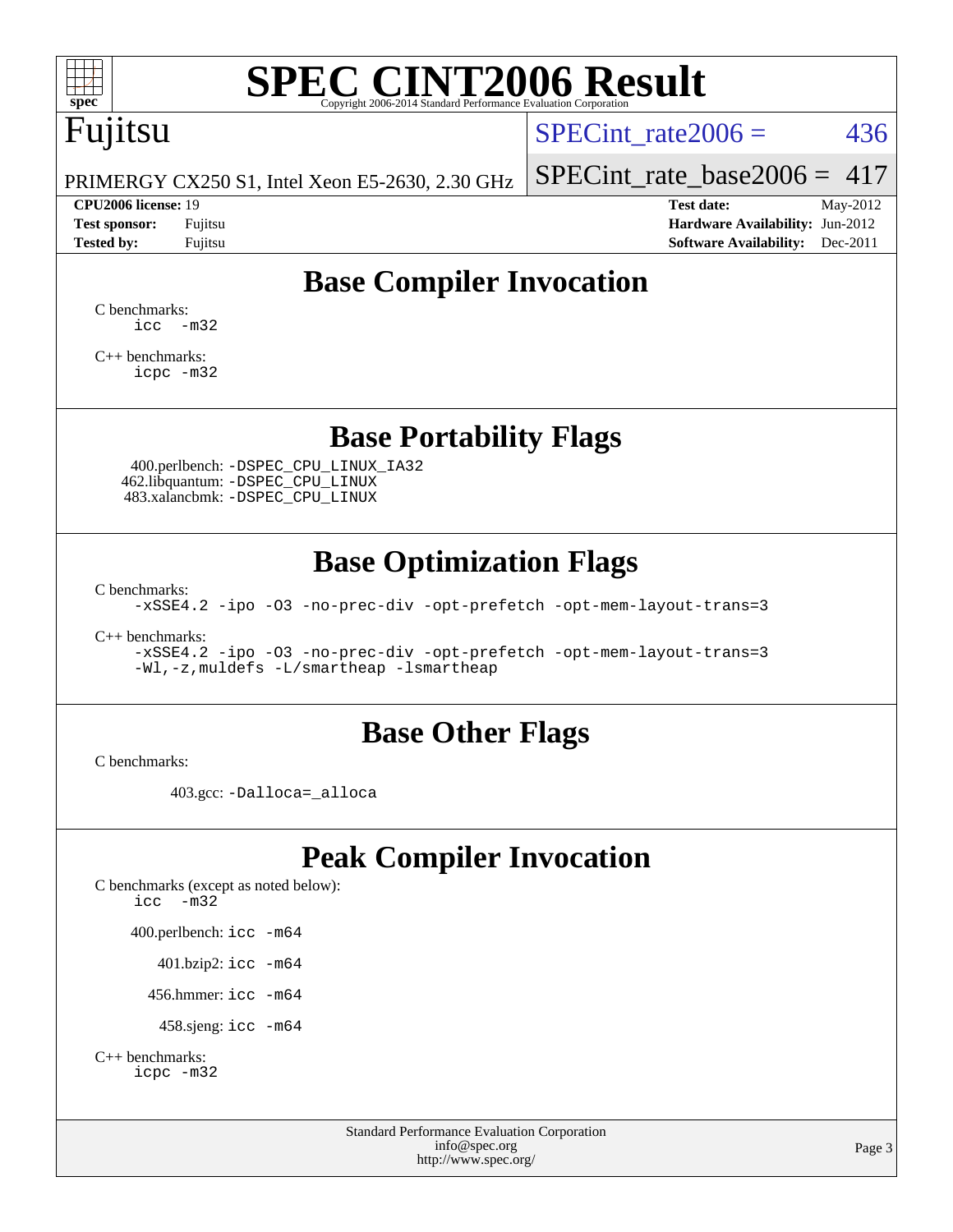

#### **[SPEC CINT2006 Result](http://www.spec.org/auto/cpu2006/Docs/result-fields.html#SPECCINT2006Result)** Copyright 2006-2014 Standard Performance Evaluation C

# Fujitsu

SPECint rate $2006 = 436$ 

PRIMERGY CX250 S1, Intel Xeon E5-2630, 2.30 GHz

SPECint rate base2006 =  $417$ 

**[CPU2006 license:](http://www.spec.org/auto/cpu2006/Docs/result-fields.html#CPU2006license)** 19 **[Test date:](http://www.spec.org/auto/cpu2006/Docs/result-fields.html#Testdate)** May-2012 **[Test sponsor:](http://www.spec.org/auto/cpu2006/Docs/result-fields.html#Testsponsor)** Fujitsu **[Hardware Availability:](http://www.spec.org/auto/cpu2006/Docs/result-fields.html#HardwareAvailability)** Jun-2012 **[Tested by:](http://www.spec.org/auto/cpu2006/Docs/result-fields.html#Testedby)** Fujitsu **Fugital Example 2011 [Software Availability:](http://www.spec.org/auto/cpu2006/Docs/result-fields.html#SoftwareAvailability)** Dec-2011

## **[Peak Portability Flags](http://www.spec.org/auto/cpu2006/Docs/result-fields.html#PeakPortabilityFlags)**

 400.perlbench: [-DSPEC\\_CPU\\_LP64](http://www.spec.org/cpu2006/results/res2012q3/cpu2006-20120605-22813.flags.html#b400.perlbench_peakCPORTABILITY_DSPEC_CPU_LP64) [-DSPEC\\_CPU\\_LINUX\\_X64](http://www.spec.org/cpu2006/results/res2012q3/cpu2006-20120605-22813.flags.html#b400.perlbench_peakCPORTABILITY_DSPEC_CPU_LINUX_X64) 401.bzip2: [-DSPEC\\_CPU\\_LP64](http://www.spec.org/cpu2006/results/res2012q3/cpu2006-20120605-22813.flags.html#suite_peakCPORTABILITY401_bzip2_DSPEC_CPU_LP64) 456.hmmer: [-DSPEC\\_CPU\\_LP64](http://www.spec.org/cpu2006/results/res2012q3/cpu2006-20120605-22813.flags.html#suite_peakCPORTABILITY456_hmmer_DSPEC_CPU_LP64) 458.sjeng: [-DSPEC\\_CPU\\_LP64](http://www.spec.org/cpu2006/results/res2012q3/cpu2006-20120605-22813.flags.html#suite_peakCPORTABILITY458_sjeng_DSPEC_CPU_LP64) 462.libquantum: [-DSPEC\\_CPU\\_LINUX](http://www.spec.org/cpu2006/results/res2012q3/cpu2006-20120605-22813.flags.html#b462.libquantum_peakCPORTABILITY_DSPEC_CPU_LINUX) 483.xalancbmk: [-DSPEC\\_CPU\\_LINUX](http://www.spec.org/cpu2006/results/res2012q3/cpu2006-20120605-22813.flags.html#b483.xalancbmk_peakCXXPORTABILITY_DSPEC_CPU_LINUX)

## **[Peak Optimization Flags](http://www.spec.org/auto/cpu2006/Docs/result-fields.html#PeakOptimizationFlags)**

[C benchmarks](http://www.spec.org/auto/cpu2006/Docs/result-fields.html#Cbenchmarks):

 400.perlbench: [-xSSE4.2](http://www.spec.org/cpu2006/results/res2012q3/cpu2006-20120605-22813.flags.html#user_peakPASS2_CFLAGSPASS2_LDCFLAGS400_perlbench_f-xSSE42_f91528193cf0b216347adb8b939d4107)(pass 2) [-prof-gen](http://www.spec.org/cpu2006/results/res2012q3/cpu2006-20120605-22813.flags.html#user_peakPASS1_CFLAGSPASS1_LDCFLAGS400_perlbench_prof_gen_e43856698f6ca7b7e442dfd80e94a8fc)(pass 1) [-ipo](http://www.spec.org/cpu2006/results/res2012q3/cpu2006-20120605-22813.flags.html#user_peakPASS2_CFLAGSPASS2_LDCFLAGS400_perlbench_f-ipo)(pass 2) [-O3](http://www.spec.org/cpu2006/results/res2012q3/cpu2006-20120605-22813.flags.html#user_peakPASS2_CFLAGSPASS2_LDCFLAGS400_perlbench_f-O3)(pass 2) [-no-prec-div](http://www.spec.org/cpu2006/results/res2012q3/cpu2006-20120605-22813.flags.html#user_peakPASS2_CFLAGSPASS2_LDCFLAGS400_perlbench_f-no-prec-div)(pass 2) [-prof-use](http://www.spec.org/cpu2006/results/res2012q3/cpu2006-20120605-22813.flags.html#user_peakPASS2_CFLAGSPASS2_LDCFLAGS400_perlbench_prof_use_bccf7792157ff70d64e32fe3e1250b55)(pass 2) [-auto-ilp32](http://www.spec.org/cpu2006/results/res2012q3/cpu2006-20120605-22813.flags.html#user_peakCOPTIMIZE400_perlbench_f-auto-ilp32)  $401.bzip2: -xSSE4.2(pass 2) -prof-qen(pass 1) -ipo(pass 2)$  $401.bzip2: -xSSE4.2(pass 2) -prof-qen(pass 1) -ipo(pass 2)$  $401.bzip2: -xSSE4.2(pass 2) -prof-qen(pass 1) -ipo(pass 2)$  $401.bzip2: -xSSE4.2(pass 2) -prof-qen(pass 1) -ipo(pass 2)$  $401.bzip2: -xSSE4.2(pass 2) -prof-qen(pass 1) -ipo(pass 2)$ [-O3](http://www.spec.org/cpu2006/results/res2012q3/cpu2006-20120605-22813.flags.html#user_peakPASS2_CFLAGSPASS2_LDCFLAGS401_bzip2_f-O3)(pass 2) [-no-prec-div](http://www.spec.org/cpu2006/results/res2012q3/cpu2006-20120605-22813.flags.html#user_peakPASS2_CFLAGSPASS2_LDCFLAGS401_bzip2_f-no-prec-div)(pass 2) [-prof-use](http://www.spec.org/cpu2006/results/res2012q3/cpu2006-20120605-22813.flags.html#user_peakPASS2_CFLAGSPASS2_LDCFLAGS401_bzip2_prof_use_bccf7792157ff70d64e32fe3e1250b55)(pass 2) [-opt-prefetch](http://www.spec.org/cpu2006/results/res2012q3/cpu2006-20120605-22813.flags.html#user_peakCOPTIMIZE401_bzip2_f-opt-prefetch) [-auto-ilp32](http://www.spec.org/cpu2006/results/res2012q3/cpu2006-20120605-22813.flags.html#user_peakCOPTIMIZE401_bzip2_f-auto-ilp32) [-ansi-alias](http://www.spec.org/cpu2006/results/res2012q3/cpu2006-20120605-22813.flags.html#user_peakCOPTIMIZE401_bzip2_f-ansi-alias)  $403.\text{sec: basepeak}$  = yes 429.mcf: basepeak = yes 445.gobmk: [-xSSE4.2](http://www.spec.org/cpu2006/results/res2012q3/cpu2006-20120605-22813.flags.html#user_peakPASS2_CFLAGSPASS2_LDCFLAGS445_gobmk_f-xSSE42_f91528193cf0b216347adb8b939d4107)(pass 2) [-prof-gen](http://www.spec.org/cpu2006/results/res2012q3/cpu2006-20120605-22813.flags.html#user_peakPASS1_CFLAGSPASS1_LDCFLAGS445_gobmk_prof_gen_e43856698f6ca7b7e442dfd80e94a8fc)(pass 1) [-prof-use](http://www.spec.org/cpu2006/results/res2012q3/cpu2006-20120605-22813.flags.html#user_peakPASS2_CFLAGSPASS2_LDCFLAGS445_gobmk_prof_use_bccf7792157ff70d64e32fe3e1250b55)(pass 2) [-ansi-alias](http://www.spec.org/cpu2006/results/res2012q3/cpu2006-20120605-22813.flags.html#user_peakCOPTIMIZE445_gobmk_f-ansi-alias) [-opt-mem-layout-trans=3](http://www.spec.org/cpu2006/results/res2012q3/cpu2006-20120605-22813.flags.html#user_peakCOPTIMIZE445_gobmk_f-opt-mem-layout-trans_a7b82ad4bd7abf52556d4961a2ae94d5) 456.hmmer: [-xSSE4.2](http://www.spec.org/cpu2006/results/res2012q3/cpu2006-20120605-22813.flags.html#user_peakCOPTIMIZE456_hmmer_f-xSSE42_f91528193cf0b216347adb8b939d4107) [-ipo](http://www.spec.org/cpu2006/results/res2012q3/cpu2006-20120605-22813.flags.html#user_peakCOPTIMIZE456_hmmer_f-ipo) [-O3](http://www.spec.org/cpu2006/results/res2012q3/cpu2006-20120605-22813.flags.html#user_peakCOPTIMIZE456_hmmer_f-O3) [-no-prec-div](http://www.spec.org/cpu2006/results/res2012q3/cpu2006-20120605-22813.flags.html#user_peakCOPTIMIZE456_hmmer_f-no-prec-div) [-unroll2](http://www.spec.org/cpu2006/results/res2012q3/cpu2006-20120605-22813.flags.html#user_peakCOPTIMIZE456_hmmer_f-unroll_784dae83bebfb236979b41d2422d7ec2) [-auto-ilp32](http://www.spec.org/cpu2006/results/res2012q3/cpu2006-20120605-22813.flags.html#user_peakCOPTIMIZE456_hmmer_f-auto-ilp32) 458.sjeng: [-xSSE4.2](http://www.spec.org/cpu2006/results/res2012q3/cpu2006-20120605-22813.flags.html#user_peakPASS2_CFLAGSPASS2_LDCFLAGS458_sjeng_f-xSSE42_f91528193cf0b216347adb8b939d4107)(pass 2) [-prof-gen](http://www.spec.org/cpu2006/results/res2012q3/cpu2006-20120605-22813.flags.html#user_peakPASS1_CFLAGSPASS1_LDCFLAGS458_sjeng_prof_gen_e43856698f6ca7b7e442dfd80e94a8fc)(pass 1) [-ipo](http://www.spec.org/cpu2006/results/res2012q3/cpu2006-20120605-22813.flags.html#user_peakPASS2_CFLAGSPASS2_LDCFLAGS458_sjeng_f-ipo)(pass 2) [-O3](http://www.spec.org/cpu2006/results/res2012q3/cpu2006-20120605-22813.flags.html#user_peakPASS2_CFLAGSPASS2_LDCFLAGS458_sjeng_f-O3)(pass 2) [-no-prec-div](http://www.spec.org/cpu2006/results/res2012q3/cpu2006-20120605-22813.flags.html#user_peakPASS2_CFLAGSPASS2_LDCFLAGS458_sjeng_f-no-prec-div)(pass 2) [-prof-use](http://www.spec.org/cpu2006/results/res2012q3/cpu2006-20120605-22813.flags.html#user_peakPASS2_CFLAGSPASS2_LDCFLAGS458_sjeng_prof_use_bccf7792157ff70d64e32fe3e1250b55)(pass 2) [-unroll4](http://www.spec.org/cpu2006/results/res2012q3/cpu2006-20120605-22813.flags.html#user_peakCOPTIMIZE458_sjeng_f-unroll_4e5e4ed65b7fd20bdcd365bec371b81f) [-auto-ilp32](http://www.spec.org/cpu2006/results/res2012q3/cpu2006-20120605-22813.flags.html#user_peakCOPTIMIZE458_sjeng_f-auto-ilp32)  $462$ .libquantum: basepeak = yes 464.h264ref: [-xSSE4.2](http://www.spec.org/cpu2006/results/res2012q3/cpu2006-20120605-22813.flags.html#user_peakPASS2_CFLAGSPASS2_LDCFLAGS464_h264ref_f-xSSE42_f91528193cf0b216347adb8b939d4107)(pass 2) [-prof-gen](http://www.spec.org/cpu2006/results/res2012q3/cpu2006-20120605-22813.flags.html#user_peakPASS1_CFLAGSPASS1_LDCFLAGS464_h264ref_prof_gen_e43856698f6ca7b7e442dfd80e94a8fc)(pass 1) [-ipo](http://www.spec.org/cpu2006/results/res2012q3/cpu2006-20120605-22813.flags.html#user_peakPASS2_CFLAGSPASS2_LDCFLAGS464_h264ref_f-ipo)(pass 2) [-O3](http://www.spec.org/cpu2006/results/res2012q3/cpu2006-20120605-22813.flags.html#user_peakPASS2_CFLAGSPASS2_LDCFLAGS464_h264ref_f-O3)(pass 2) [-no-prec-div](http://www.spec.org/cpu2006/results/res2012q3/cpu2006-20120605-22813.flags.html#user_peakPASS2_CFLAGSPASS2_LDCFLAGS464_h264ref_f-no-prec-div)(pass 2) [-prof-use](http://www.spec.org/cpu2006/results/res2012q3/cpu2006-20120605-22813.flags.html#user_peakPASS2_CFLAGSPASS2_LDCFLAGS464_h264ref_prof_use_bccf7792157ff70d64e32fe3e1250b55)(pass 2) [-unroll2](http://www.spec.org/cpu2006/results/res2012q3/cpu2006-20120605-22813.flags.html#user_peakCOPTIMIZE464_h264ref_f-unroll_784dae83bebfb236979b41d2422d7ec2) [-ansi-alias](http://www.spec.org/cpu2006/results/res2012q3/cpu2006-20120605-22813.flags.html#user_peakCOPTIMIZE464_h264ref_f-ansi-alias)

[C++ benchmarks:](http://www.spec.org/auto/cpu2006/Docs/result-fields.html#CXXbenchmarks)

 471.omnetpp: [-xSSE4.2](http://www.spec.org/cpu2006/results/res2012q3/cpu2006-20120605-22813.flags.html#user_peakPASS2_CXXFLAGSPASS2_LDCXXFLAGS471_omnetpp_f-xSSE42_f91528193cf0b216347adb8b939d4107)(pass 2) [-prof-gen](http://www.spec.org/cpu2006/results/res2012q3/cpu2006-20120605-22813.flags.html#user_peakPASS1_CXXFLAGSPASS1_LDCXXFLAGS471_omnetpp_prof_gen_e43856698f6ca7b7e442dfd80e94a8fc)(pass 1) [-ipo](http://www.spec.org/cpu2006/results/res2012q3/cpu2006-20120605-22813.flags.html#user_peakPASS2_CXXFLAGSPASS2_LDCXXFLAGS471_omnetpp_f-ipo)(pass 2) [-O3](http://www.spec.org/cpu2006/results/res2012q3/cpu2006-20120605-22813.flags.html#user_peakPASS2_CXXFLAGSPASS2_LDCXXFLAGS471_omnetpp_f-O3)(pass 2) [-no-prec-div](http://www.spec.org/cpu2006/results/res2012q3/cpu2006-20120605-22813.flags.html#user_peakPASS2_CXXFLAGSPASS2_LDCXXFLAGS471_omnetpp_f-no-prec-div)(pass 2) [-prof-use](http://www.spec.org/cpu2006/results/res2012q3/cpu2006-20120605-22813.flags.html#user_peakPASS2_CXXFLAGSPASS2_LDCXXFLAGS471_omnetpp_prof_use_bccf7792157ff70d64e32fe3e1250b55)(pass 2) [-ansi-alias](http://www.spec.org/cpu2006/results/res2012q3/cpu2006-20120605-22813.flags.html#user_peakCXXOPTIMIZE471_omnetpp_f-ansi-alias) [-opt-ra-region-strategy=block](http://www.spec.org/cpu2006/results/res2012q3/cpu2006-20120605-22813.flags.html#user_peakCXXOPTIMIZE471_omnetpp_f-opt-ra-region-strategy_a0a37c372d03933b2a18d4af463c1f69) [-Wl,-z,muldefs](http://www.spec.org/cpu2006/results/res2012q3/cpu2006-20120605-22813.flags.html#user_peakEXTRA_LDFLAGS471_omnetpp_link_force_multiple1_74079c344b956b9658436fd1b6dd3a8a) [-L/smartheap -lsmartheap](http://www.spec.org/cpu2006/results/res2012q3/cpu2006-20120605-22813.flags.html#user_peakEXTRA_LIBS471_omnetpp_SmartHeap_7c9e394a5779e1a7fec7c221e123830c)

473.astar: basepeak = yes

Continued on next page

Standard Performance Evaluation Corporation [info@spec.org](mailto:info@spec.org) <http://www.spec.org/>